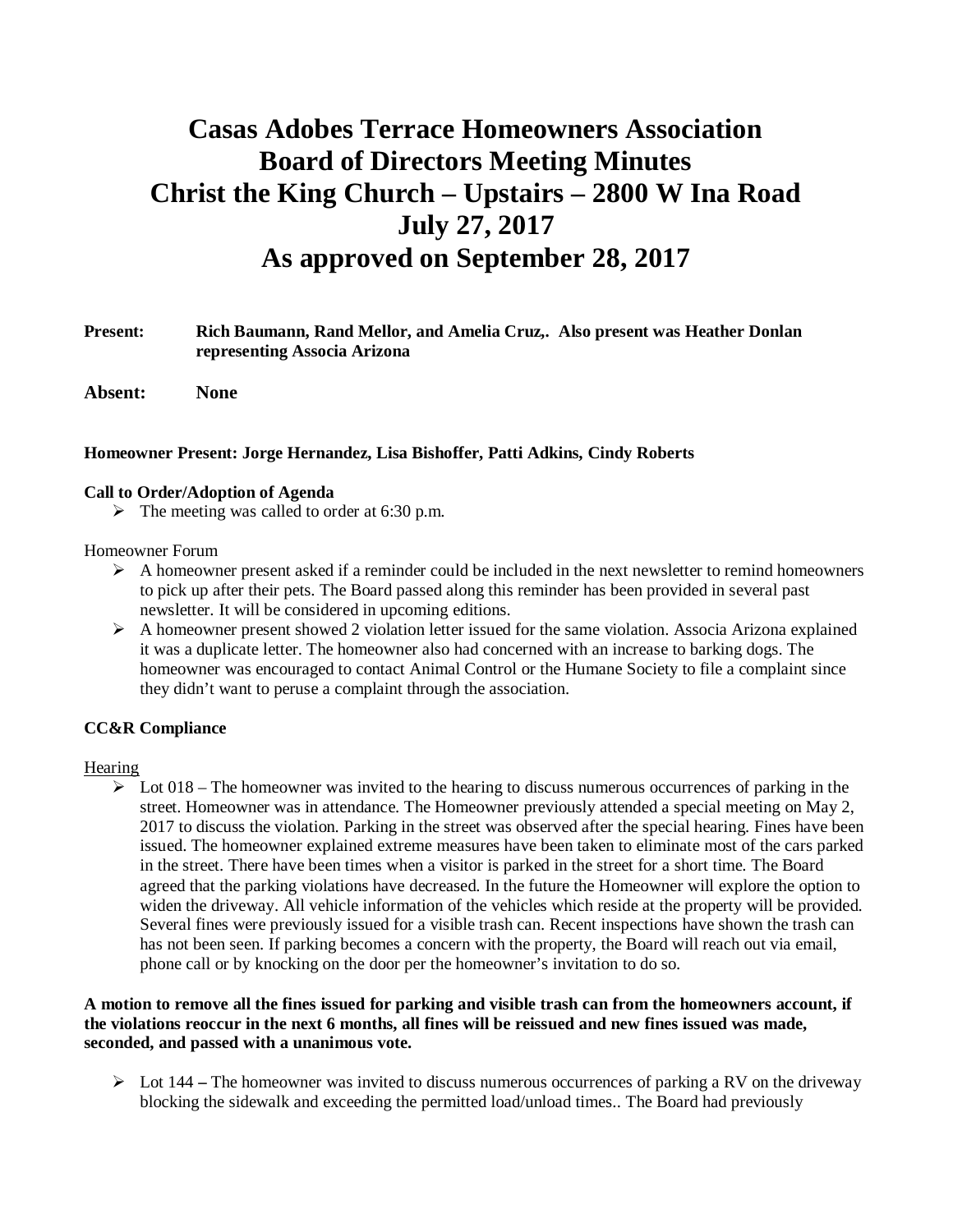removed fines issued to the homeowner for this violation. The homeowner explained the RV had been parked in driveway. The Board had provided information to the homeowner that when the RV was parked in the driveway the back hangs over the sidewalk and blocks pedestrian traffic, which is against state statute. The homeowner had been advised she would not be penalized for parking it in the street as long as the load/unload permitted times were not exceeded. The homeowner has created a sign indicating the Board has directed her to park the RV in the street. The Board discussed the addition of the sign was a violation of the documents. On many occasions the RV has been parked at the property for an extended length of time. The Board allows homeowners to park an RV for 24 to load and 24 hours to unload. The homeowner discussed concerns with communication received. The Board will be meeting with the homeowner at her property to investigate options of parking the RV in the driveway. The most recent occurrence have been noted as less than 24 hours.

# **A motion to remove the fine issued, which will be reissued if the RV is parked within the subdivision for a time exceeding 24 hours to load and 24 hours to unload or blocking the sidewalk and new fines issued was made, seconded, and passed with a unanimous vote.**

 $\triangleright$  Lot 097 – The tenant has previously attended a Board meeting to discuss the excessive amount of parking in the street. The Board granted a variance one regular visitor to park in the street. On recent inspections, 3 cars have been seen parked in the driveway, one of which hangs over the sidewalk blocking pedestrian traffic. The tenant explained there are currently 3 cars on the property. When all parked in the driveway, the vehicles have to angle in which creates safety concerns entering and existing the vehicle. A Board member present discuss the current parking limitation she faces as well. Recent inspections have identified all vehicles have parking in the driveway and none have been blocking the sidewalk. The tenant was remind to notify Associa Arizona if there will be any extended guests parking in the street.

# **A motion to remove all fines issued for parking in the street, which will be reissued if parking violation reoccur or if the sidewalk is blocked was made, seconded and passed with a unanimous vote**.

Follow-Up

- $\triangleright$  Lot 078 Missing Roof Tiles, Paint Fascia, Air Conditioner has been removed Fines issued, home currently for sale.
- $\triangleright$  Lot 119 Reoccurring weeds, many trash can, has been in fines, parking again, in fines

#### Correspondence/Telephone

- $\triangleright$  Lot 182 The homeowner submitted a request to have a recent fine reconsidered for an unapproved modification of an above ground pool.
- Ø The Board confirmed the homeowner has submitted to the ACC and received approval.

#### **A motion to remove the fine issued was made, seconded, and passed with a unanimous vote**.

#### **Approval of Minutes**

*A motion to approve the May 30, 2017 meeting minutes as amended was made, seconded and passed with a unanimous vote.*

# *A motion to adopt the May 2, 2017 and June 15, 2017 ACC minutes as presented was made, seconded and passed with a unanimous vote.*

# **Financial Report**

- $\triangleright$  The May 2017 and June 2017 financials were provided for review.
- $\triangleright$  There were no questions or concerns.